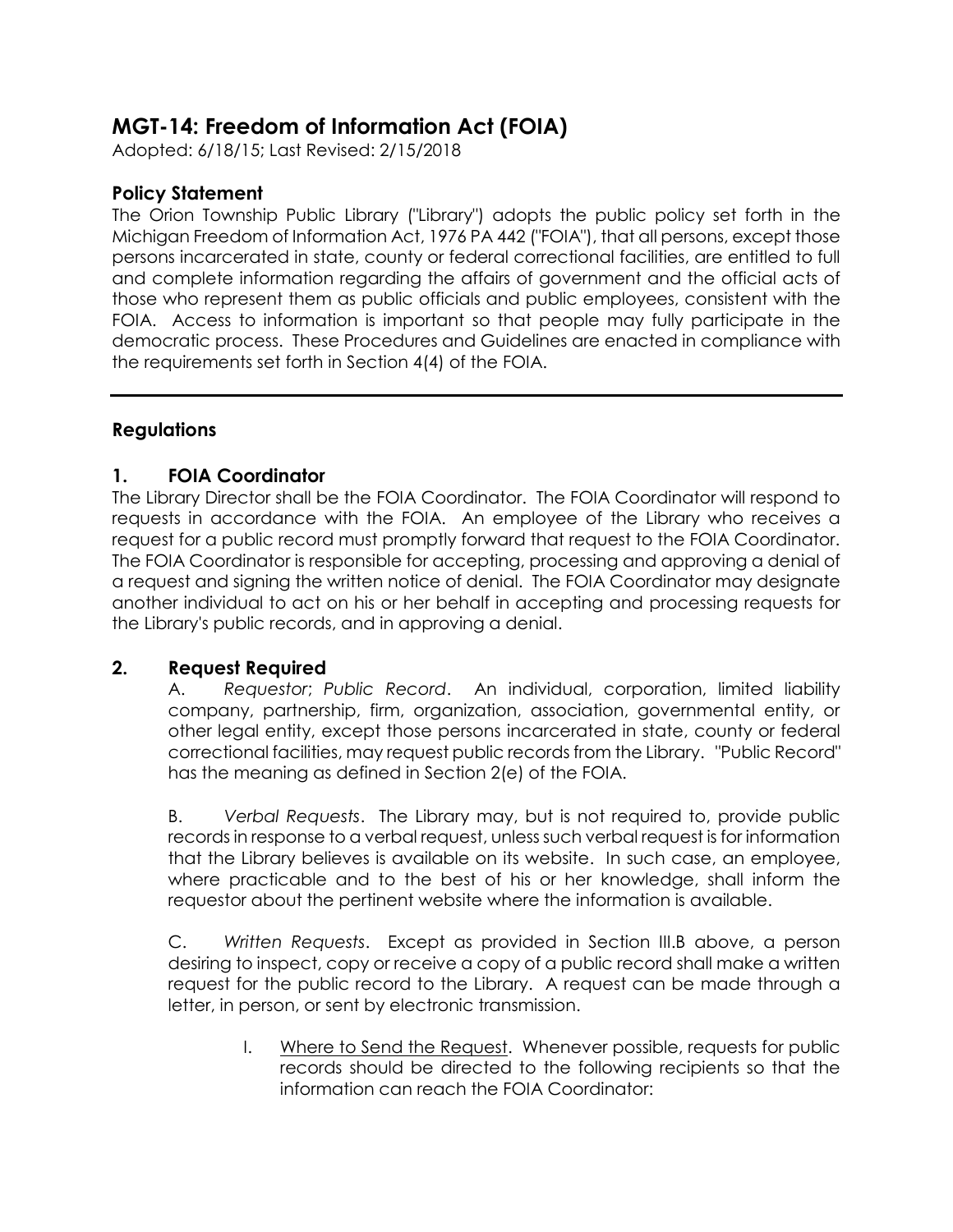a. By mail or in person:

Orion Township Public Library Attn: FOIA Coordinator 825 Joslyn Road Lake Orion, MI 48362

- b. By e-mail: kknox@orionlibrary.org
- c. By fax: 248-683-3009
- II. Sufficient Description. Requests in writing must identify the public record sufficiently to allow the Library to find the requested record. If not, the request may be denied on that basis.
- III. Electronic Transmissions. For requests sent by electronic transmission, the following shall apply:

a. Electronic Transmissions. A written request made by facsimile, electronic mail, or other electronic transmission is not received by a Library's FOIA coordinator until 1 business day after the electronic transmission is made.

b. Spam or Junk Mail Folder. If a written request is sent by electronic mail and delivered to the Library's spam or junk mail folder, the request is not received until 1 day after the Library first becomes aware of the written request. The Library shall note in its records both the time a written request is delivered to its spam or junk mail folder and the time the Library first becomes aware of that request. The FOIA Coordinator shall be responsible for routinely monitoring the spam and junk mail folders in order to determine whether they contain any FOIA requests.

D. Specify Format. The requestor may specify whether he or she would like to inspect, receive paper copies, or receive the public records on nonpaper physical media. The Library is only required to comply with the request for specified nonpaper physical media if it has the technological capability necessary to provide the public records on the requested nonpaper physical media in the particular instance.

E. Subscription. A person has a right to subscribe to future issuances of public records that are created, issued, or disseminated on a regular basis. A subscription shall be valid for up to 6 months, at the request of the subscriber, and shall be renewable.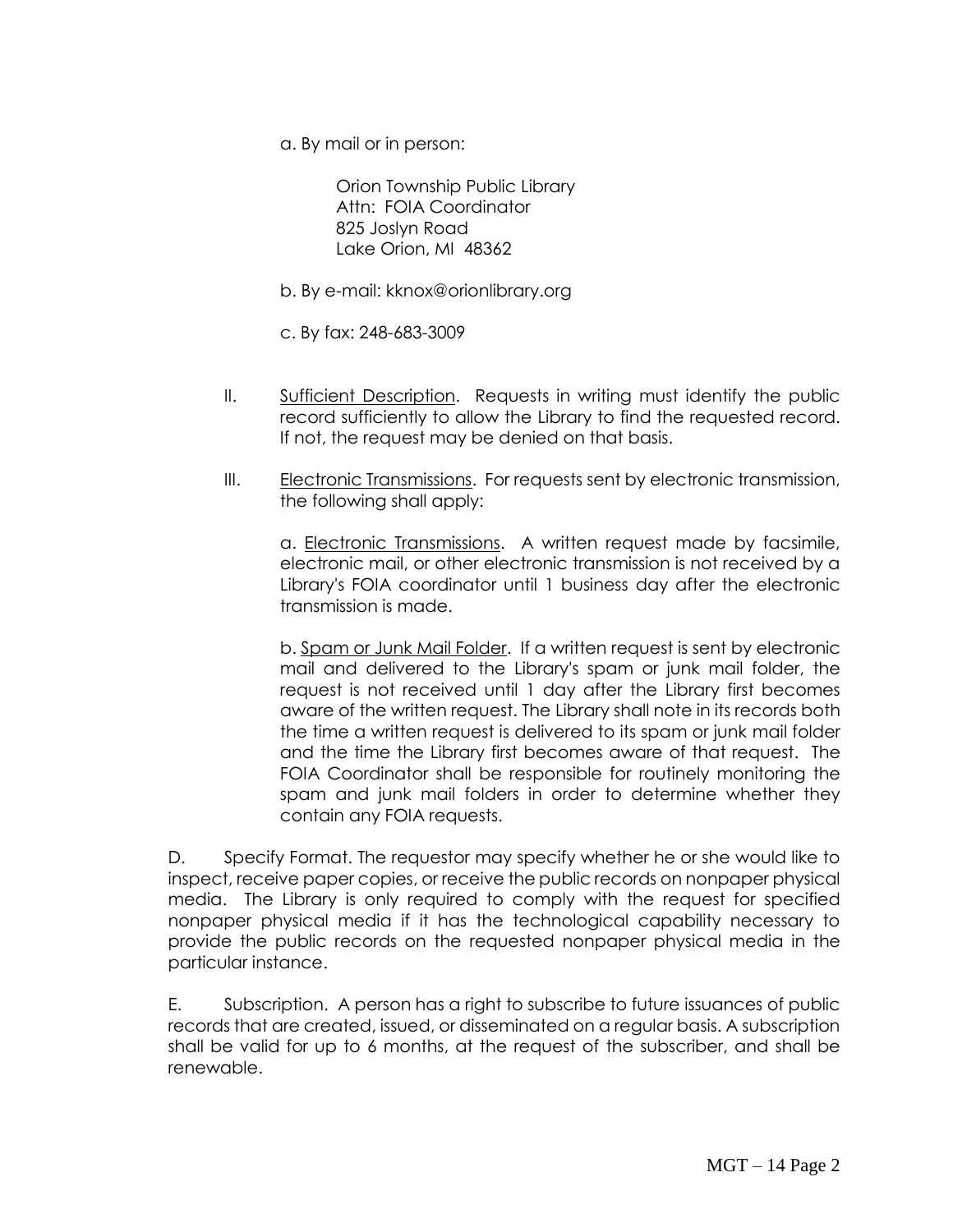# **3. Procedures for Responding to Written FOIA Requests**

A. *Response.* Unless otherwise agreed to in writing by the person making the request, the Library shall respond to a request within 5 business days after it receives the request by:

- I. Granting the request (which would include notifying the requestor that all or a portion of the public records requested are available on the website, if applicable);
- II. Issuing a written notice to the requesting person denying the request;
- III. Granting the request in part and issuing a written notice to the requesting person denying the request in part (which would include notifying the requestor that all or a portion of the public records requested are available on the website if applicable); or
- IV. Issuing a notice extending for not more than 10 business days the period during which the Library shall respond to the request.

The Library's written response shall be considered the final determination regarding the FOIA request.

B. *Understanding the Library's Response*. The Library has an obligation to respond as required under the FOIA. If the Library grants a written request in full, the requestor will receive a notice indicating that it has been granted. However, if the request is denied or denied in part, the Library shall provide the following information:

- I. Pursuant to Section 13 of the FOIA, the Library may exempt certain documents from disclosure. The FOIA Coordinator will review the request to determine if any exemptions apply. The FOIA Coordinator may request assistance from the Library's Attorney regarding the application of exemptions. If exempt, the Library shall provide an explanation of the basis under this act or other statute for the determination that the public record, or portion of that public record, is exempt from disclosure, if that is the reason for denying all or a portion of the request.
- II. A certificate that the public record does not exist under the name given by the requestor or by another name reasonably known to the Library, if that is the reason for denying the request or a portion of the request. The denial letter may indicate that that the letter serves as the certificate as required by the FOIA.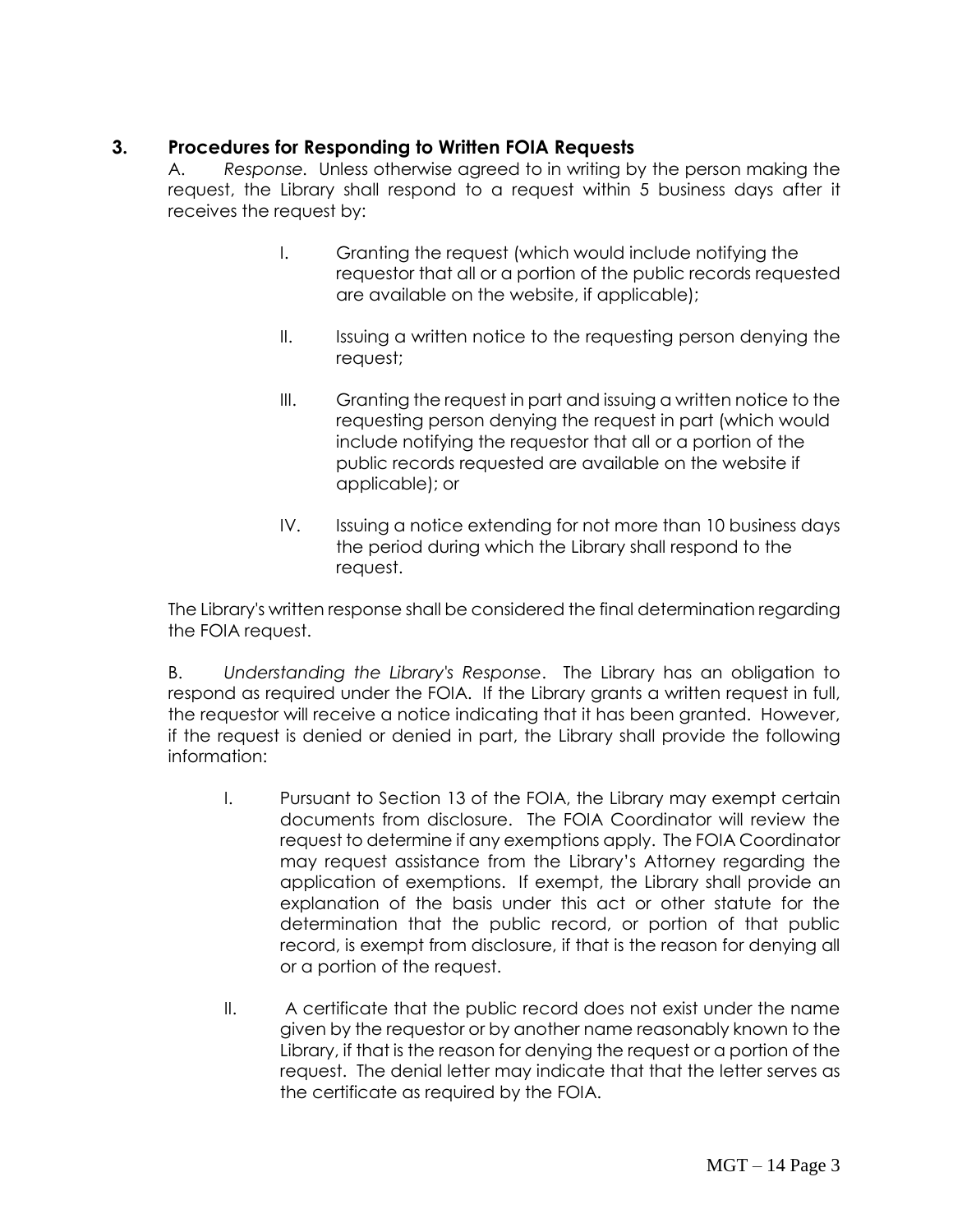- III. A description of a public record or information on a public record that is separated or deleted pursuant to Section 14 of the FOIA, if a separation or deletion is made.
- IV. A full explanation of the requesting person's right to do either of the following:
	- a. Submit to the head of the Library a written appeal that specifically states the word "appeal" and identifies the reason or reasons for reversal of the disclosure denial; or
	- b. Seek judicial review of the denial under Section 10 of the FOIA.
- V. Notice of the right to receive attorneys' fees and damages as provided in Section 10 of the FOIA, MCL 15.240, if, after judicial review, the court determines that the Library has not complied and orders disclosure of all or a portion of a public record.

C. *No Obligation to Create Records.* The FOIA does not require the Library to make a compilation, summary, or report of information. Further, the Library is not required to create a new public record in order to respond to a request.

D**.** *Documents Available on Website*. If the FOIA Coordinator knows or has reason to know that all or a portion of the requested information is available on its website, the Library shall notify the requestor in its written response. The written response, to the degree practicable in the specific instance, shall include a specific webpage address where the requested information is available.

If all or a portion of the requested records are available on the website and the Library has included the website address in its written response but the requestor wants the public records in a paper format or other nonpaper physical media, the Library shall provide the public records in the specified format. On the detailed itemization, the Library shall separate the requested public records that are available on its website from those that are not available on the website and shall inform the requestor of the additional charge to receive copies of the public records that are available on its website.

### **4. Fees**

The Library may charge a fee for a public record search, for the necessary copying of a public record for inspection, or for providing a copy of a public record because it has established, made publicly available, and follows these Procedures and Guidelines and the FOIA. The fee shall be limited to actual mailing costs and to the actual incremental cost of duplication or publication including labor; the cost of search, examination and review; and the deletion and separation of exempt information from non-exempt information as set forth more fully in these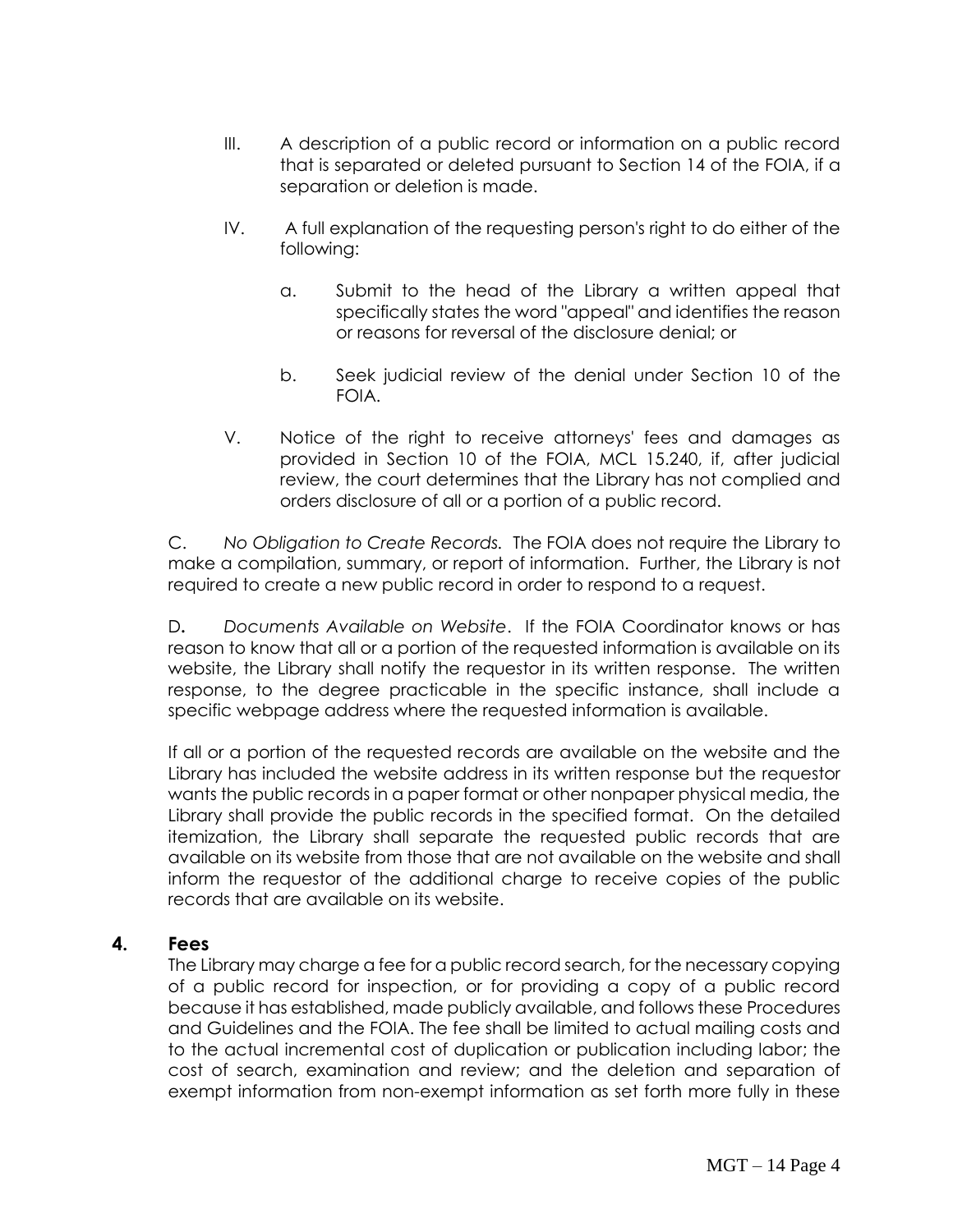Procedures and Guidelines. The FOIA Coordinator shall provide a detailed itemization of costs on a standard form, as required under Section 4(4) of the FOIA ("Detailed Itemization"). The total fee shall not exceed the sum of the following components:

- A. *Labor Costs*:
	- I. Searching for, Locating and Examining.

a. The Library may charge for searching for, locating and examining public records in conjunction with receiving and fulfilling a granted written request.

b. The Library shall not charge more than the hourly wage of its lowest-paid employee capable of searching for, locating, and examining the public records in the particular instance regardless of whether that person is available or who actually performs the labor.

c. These labor costs shall be estimated and charged in increments of 15 minutes, with all partial time increments rounded down.

#### II. Separating and Deleting Exempt from Non-Exempt:

a. For services performed by an employee of the Library, the Library shall not charge more than the hourly wage of its lowest-paid employee capable of separating and deleting exempt information from non-exempt information in the particular instance, regardless of whether that person is available or who actually performs the labor. All references in these Procedures and Guidelines to separating and deleting exempt information from non-exempt information shall refer to the separation and deletion requirements set forth in Section 14 of the FOIA, MCL 15.244.

b. If the Library does not employ a person capable of separating and deleting exempt information from non-exempt information in the particular instance, it may treat necessary contracted labor costs used for the separating and deleting of exempt information from non-exempt information in the same manner as employee labor costs when calculating charges under this subdivision if all of the following occur:

1) The Library's FOIA Coordinator determines on a case-bycase basis that the Library does not employ a person capable of separating and deleting exempt information from nonexempt information.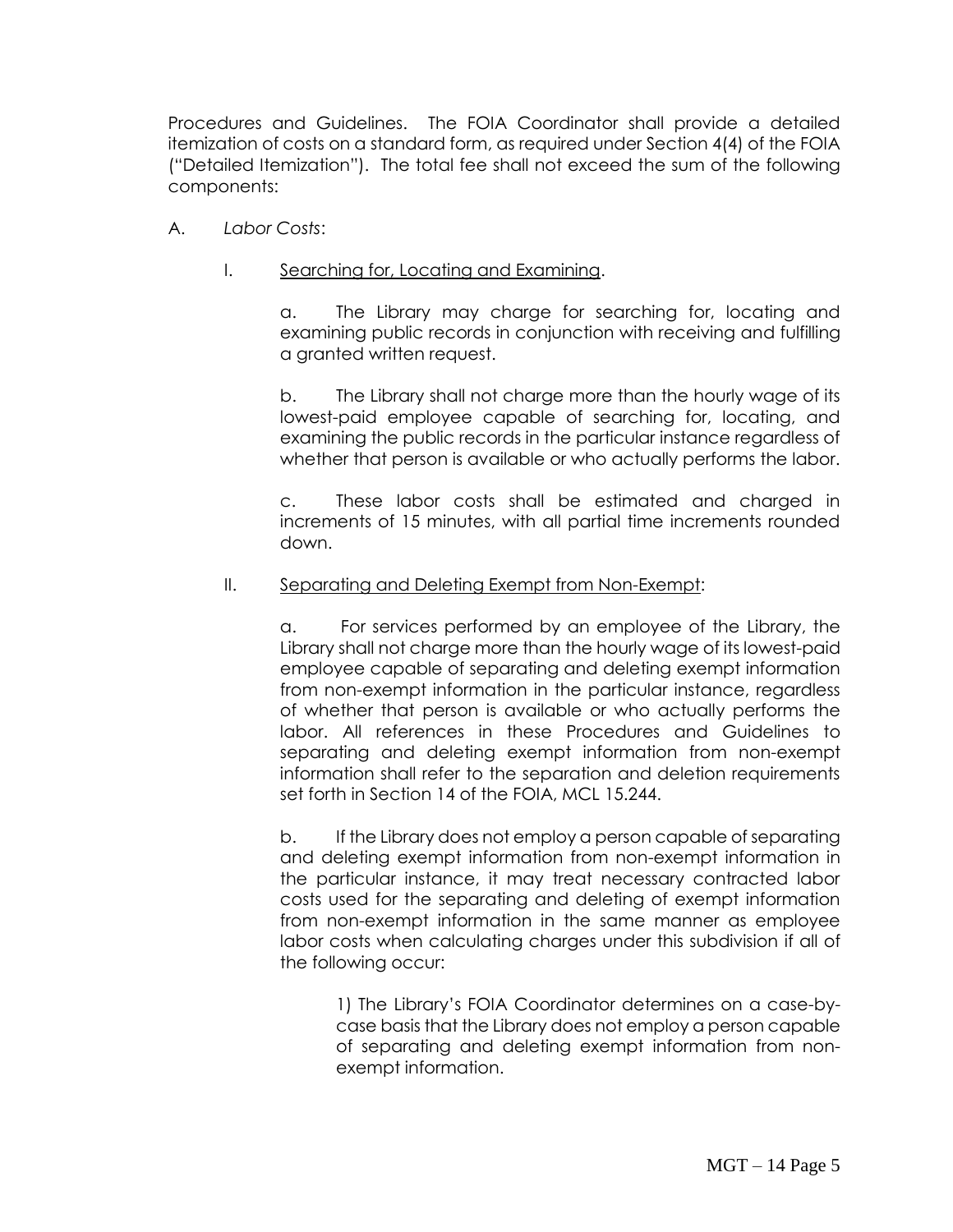2) The Library clearly notes the name of the contracted person or firm on the Detailed Itemization.

3) Total labor costs calculated for contracted labor costs shall not exceed an amount equal to 6 times the state minimum hourly wage rate.

c. These labor costs shall be estimated and charged in increments of 15 minutes, with all partial time increments rounded down.

d. The Library shall not charge for labor directly associated with redaction if it knows or has reason to know that it previously redacted the public record in question and the redacted version is still in the Library's possession.

f. If the Library directly or indirectly administers or maintains an official internet presence, any public records available to the general public on that internet site at the time the request is made are exempt from this labor charge.

#### III. Duplication or Publication Labor Charges.

a. The Library may charge labor costs for duplication and publication, including making paper copies, making digital copies, or transferring digital public records to be given to the requestor on nonpaper physical media or through the internet or other electronic means as stipulated by the requestor.

b. The Library shall not charge more than the hourly wage of its lowest-paid employee capable of necessary duplication or publication in the particular instance, regardless of whether that person is available or who actually performs the labor.

c. Labor costs shall be estimated and charged in increments of one (1) minute, with all partial time increments rounded down.

IV. Fringe Benefit Costs. The Library may also add up to 50% to the applicable labor charge amount to cover or partially cover the cost of fringe benefits if it clearly notes the percentage multiplier used to account for benefits in the Detailed Itemization. Subject to the 50% limitation, the Library shall not charge more than the actual cost of fringe benefits, and overtime wages shall not be used in calculating the cost of fringe benefits.

If all or a portion of the requested records are available on the website and the Library has included the website address in its written response but the requestor wants the public records in a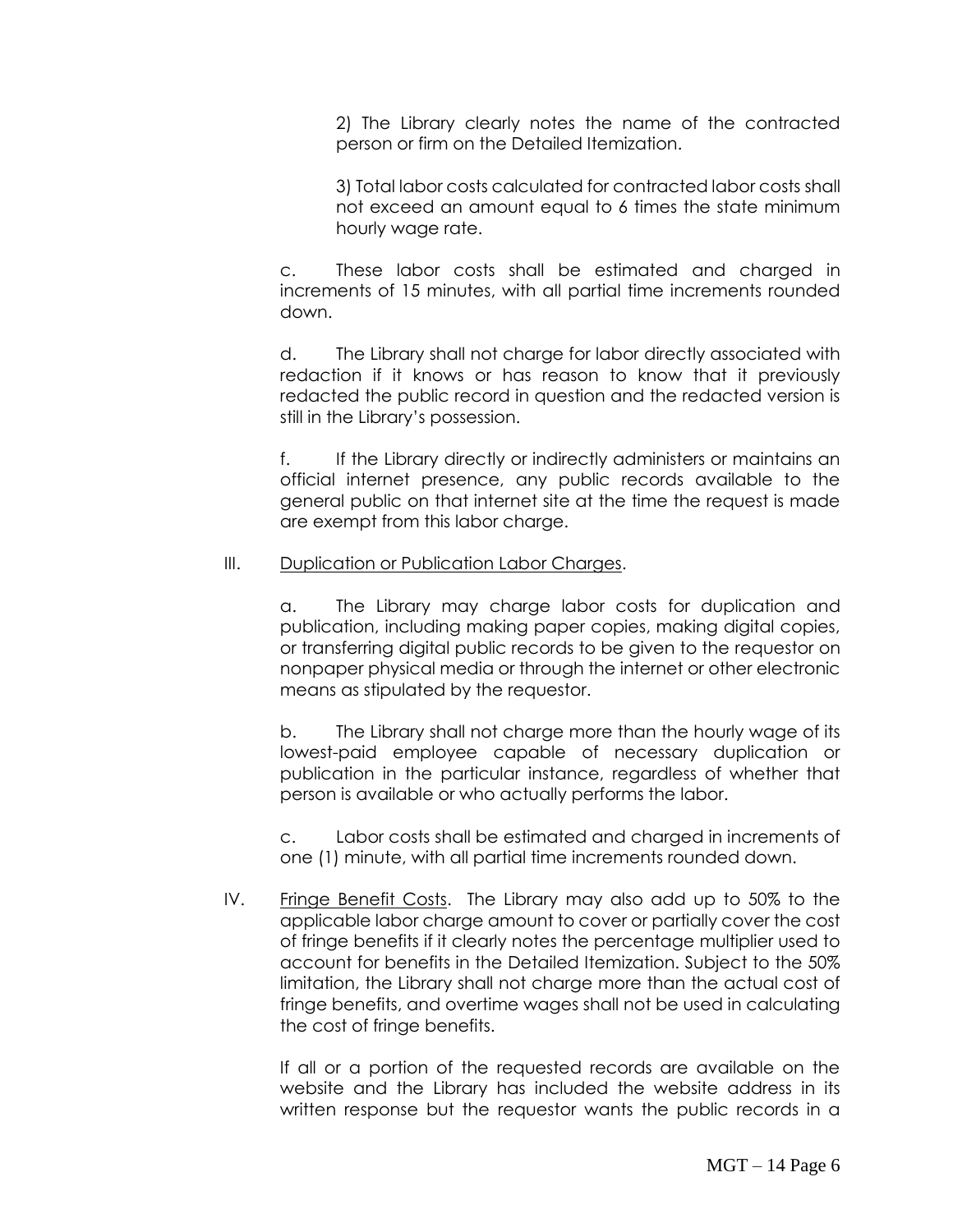paper format or other nonpaper physical media, the Library shall provide the public records in the specified format but may use a fringe benefit multiplier greater than the 50% limitation, not to exceed the actual costs of providing the information in the specified format.

- V. Overtime Wages. Overtime wages shall not be included in the calculation of labor costs unless overtime is specifically stipulated by the requestor and clearly noted on the Detailed Itemization.
- VI. Itemization. All labor fee components shall be itemized using both the hourly wage and the number of hours charged on the Detailed Itemization.
- VII. Unreasonably High Costs. The labor fee shall not be charged for (1) searching for, locating and examining of public records, or (2) the cost of the deletion and separation of exempt information from nonexempt information, unless failure to charge a fee would result in unreasonably high costs to the Library because of the nature of the request in the particular instance, and the Library specifically identifies the nature of these unreasonably high costs. The FOIA Coordinator has authority to determine when the costs are unreasonably high in a particular instance, including, but not limited to, instances when the costs would be excessive and beyond the normal or usual amounts for responding to a request. In doing so, the FOIA Coordinator may take into account considerations such as the volume and complexity of the FOIA request as well as the Library's particular fiscal condition at the time of the request or any other conditions authorized by law.
- B. *Other Costs.*
	- I. Nonpaper Physical Media. Costs for providing records on nonpaper physical media.

a. The requestor may stipulate that the public records be provided on nonpaper physical media, electronically mailed, or otherwise electronically provided to him or her in lieu of paper copies. The Library is not required to provide the documents on nonpaper physical media if it lacks the technological capability necessary to provide records on the requested particular nonpaper physical media.

b. For public records provided to the requestor on nonpaper physical media, the Library may charge the actual and most reasonably economical cost of the computer discs, computer tapes, or other digital or similar media. The Library may use (but is not required to) a computer disc, thumb drive or other nonphysical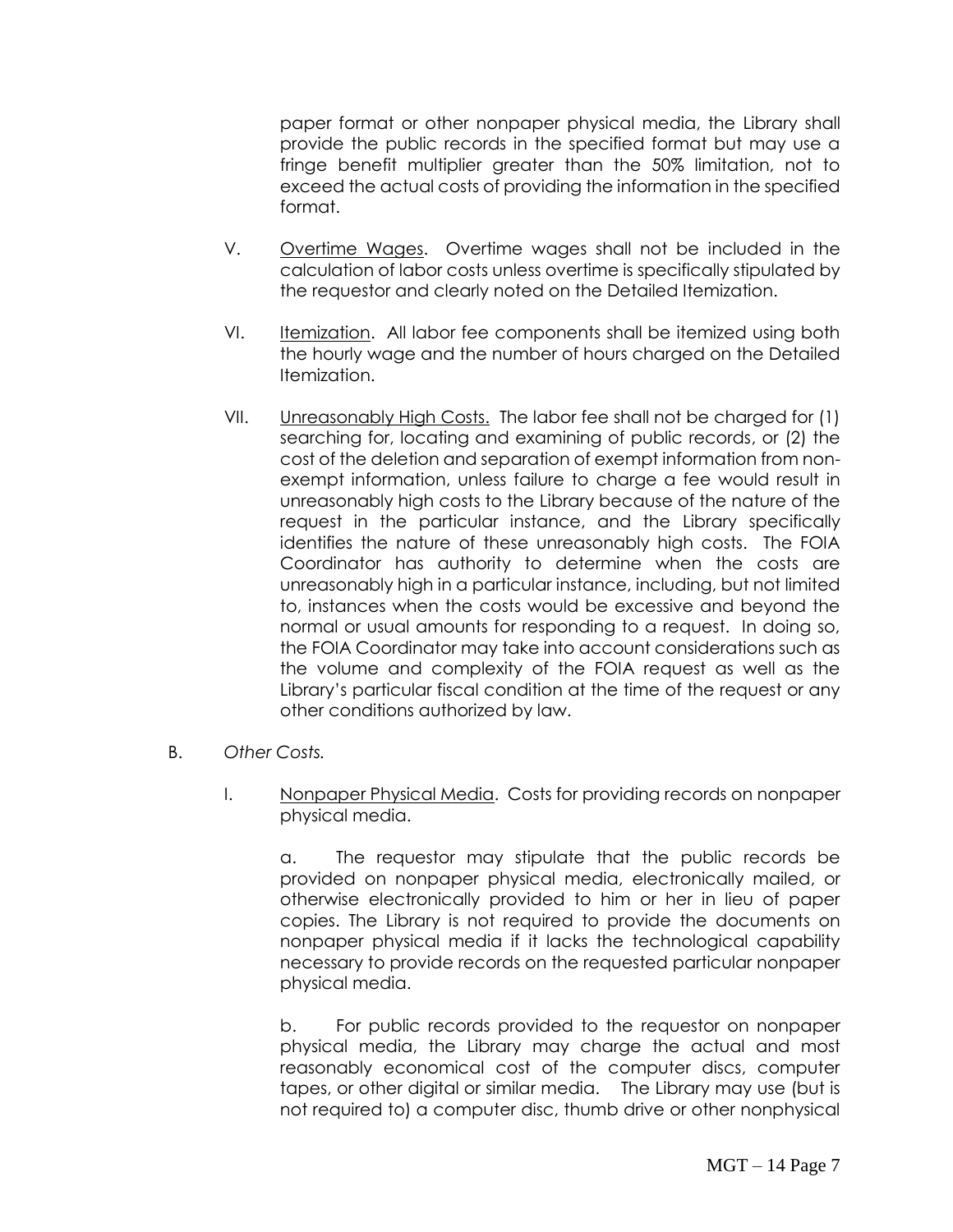media provided by the requestor but only if it is provided in its original packaging. Because the safety and security of the Library's computers and network is of important public interest, the Library may take that security interest into account when determining the means of providing the documents on nonpaper physical media.

#### II. Costs for Providing Paper Copies.

a. For paper copies of public records provided to the requestor, the Library may charge the actual total incremental cost of necessary duplication or publication, not including labor.

b. The cost of paper copies shall be calculated as a total cost per sheet of paper and shall be itemized and noted in a manner that expresses both the cost per sheet and the number of sheets provided.

c. The fee shall not exceed 10 cents per sheet of paper for copies of public records made on 8-1/2- by 11-inch paper or 8-1/2 by 14-inch paper. For all other paper sizes, the Library may charge the actual total incremental cost of duplication or publication, not including labor.

d. A Library shall utilize the most economical means available for making copies of public records, including using double-sided printing, if cost saving and available.

#### III. Mailing Costs.

a. The Library shall charge the actual cost of mailing, if any, for sending the public records in a reasonably economical and justifiable manner.

b. The Library shall not charge more for expedited shipping or insurance unless specifically stipulated by the requestor, but may otherwise charge for the least expensive form of postal delivery confirmation when mailing public records.

- C. *Statutory Fees*. The fees set forth in this Section V do not apply to public records prepared under an act or statute specifically authorizing the sale of those public records to the public, or if the amount of the fee for providing a copy of the public record is otherwise specifically provided by an act or statute.
- D. *Fees Paid Before Providing Documents.* The Library shall require that all fees be paid in full before providing records in response to granted or granted in part written requests.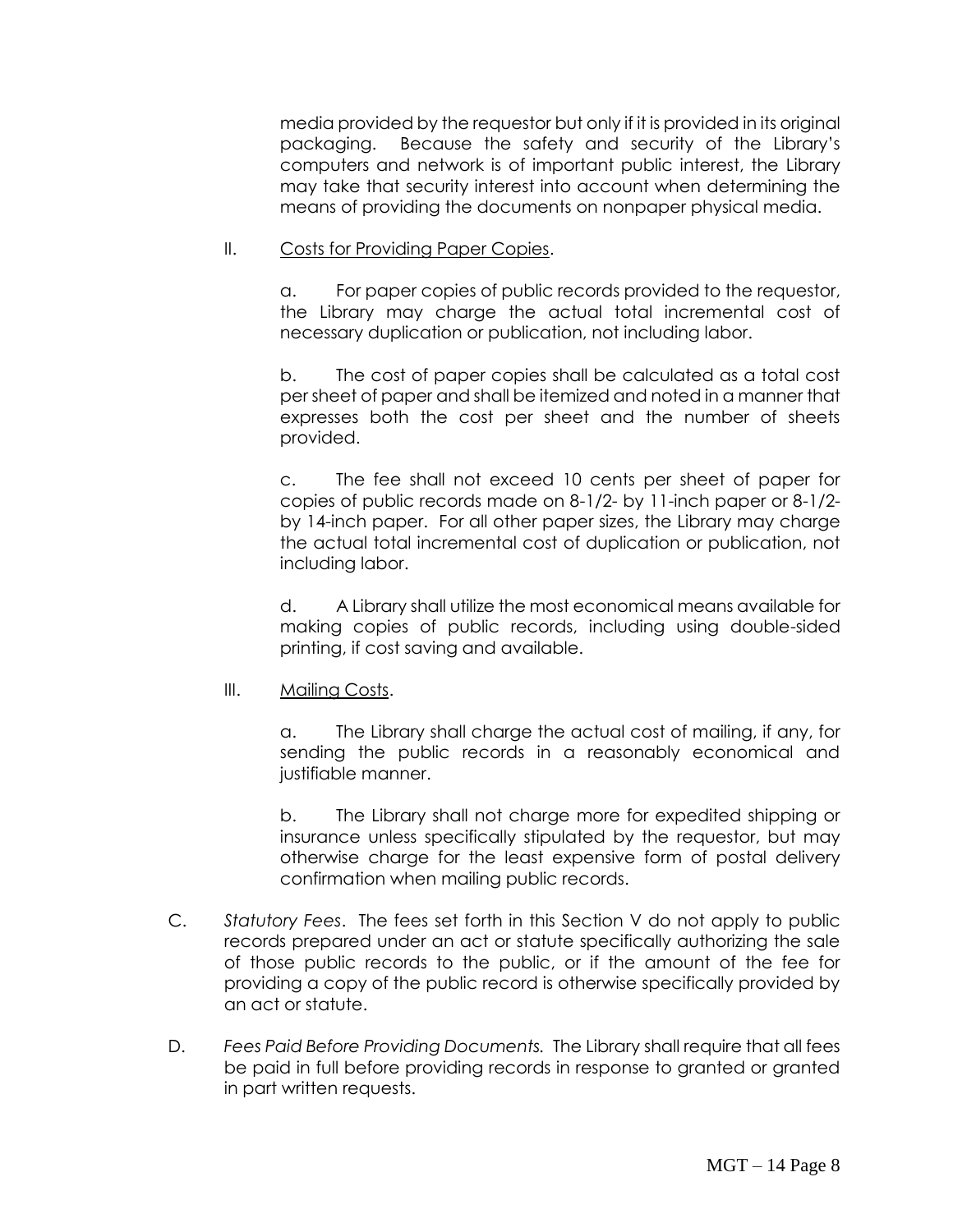# **5. Deposit**

A. *Deposit*. In either the Library's initial response or subsequent response as described under Section 5(2)(d), the Library may require a good-faith deposit before providing the public records to the requestor if the entire fee estimate or charge authorized the FOIA exceeds \$50.00, based on a good-faith calculation of the total. The deposit shall not exceed 1/2 of the total estimated fee, and the Library's request for a deposit shall be included in the Detailed Itemization. The response shall also contain a best efforts estimate by the Library regarding the time frame it will take the Library to comply with the law in providing the public records to the requestor. The time frame estimate is nonbinding upon the Library, but the Library shall provide the estimate in good faith and strive to be reasonably accurate and to provide the public records in a manner based on this state's public policy under Section 1 and the nature of the request in the particular instance. If a Library does not respond in a timely manner as required by the FOIA, it is not relieved from its requirements to provide proper fee calculations and time frame estimates in any tardy responses. Providing an estimated time frame does not relieve a Library from any of the other requirements of this act.

B. *Increased Deposit For Prior Unpaid Requests*. After the Library has granted and fulfilled a written request from an individual under this act, if the Library has not been paid in full the total amount for the copies of public records that the Library made available to the individual as a result of that written request, the Library may require a deposit of up to 100% of the estimated fee before it begins a full public record search for any subsequent written request from that individual if all of the following apply:

- I. The final fee for the prior written request was not more than 105% of the estimated fee.
- II. The public records made available contained the information being sought in the prior written request and are still in the Library's possession.
- III. The public records were made available to the individual, subject to payment, within the time frame estimate described Section 4(7) of the FOIA.
- IV. Ninety days have passed since the Library notified the individual in writing that the public records were available for pick up or mailing.
- V. The individual is unable to show proof of prior payment to the Library.
- VI. The Library calculates a Detailed Itemization that is the basis for the current written request's increased estimated fee deposit.

The Library shall no longer require an increased estimated fee deposit from an individual described above if any of the following apply: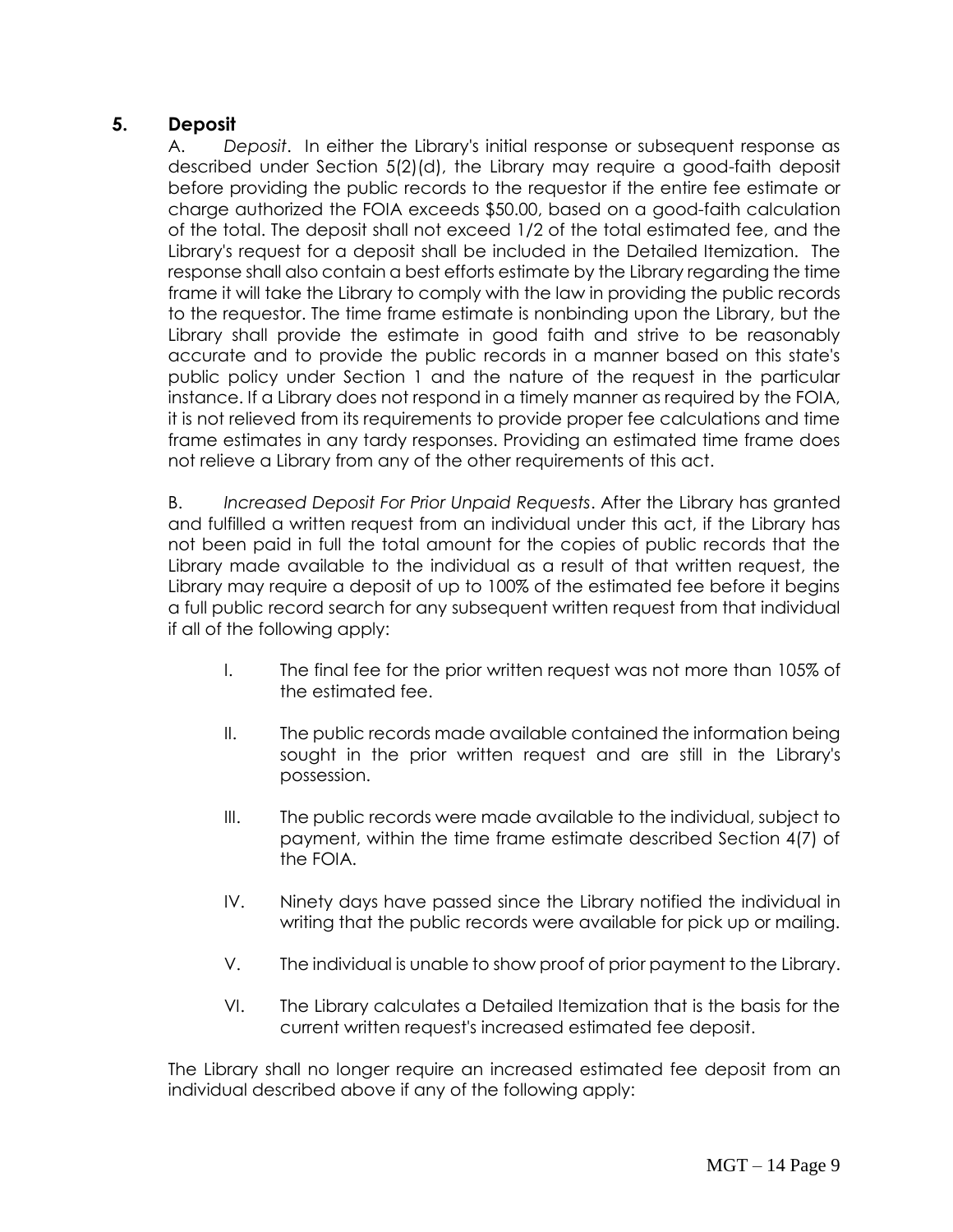- I. The individual is able to show proof of prior payment in full to the Library;
- II. The Library is subsequently paid in full for the applicable prior written request; or
- III. Three hundred sixty-five days have passed since the individual made the written request for which full payment was not remitted to the Library.

### **6. Waiver or Reduction of Fees**

- A. *Waiver of Fees of First \$20.00*. A public record search shall be made and a copy of a public record shall be furnished without charge for the first \$20.00 of the fee for each request by either of the following:
	- I. Indigency. An individual who is entitled to information under this act and who submits an affidavit stating that the individual is indigent and receiving specific public assistance or, if not receiving public assistance, stating facts showing inability to pay the cost because of indigency.

a. If the requestor is eligible for a requested discount, the Library shall fully note the discount on the Detailed Itemization.

b. If a requestor is ineligible for the discount, the Library shall inform the requestor specifically of the reason for ineligibility in the Library's written response. An individual is ineligible for this fee reduction if any of the following apply:

1) The individual has previously received discounted copies of public records from the same Library twice during that calendar year.

2) The individual requests the information in conjunction with outside parties who are offering or providing payment or other remuneration to the individual to make the request, as verified by an affidavit executed by the requestor.

II. Certain Non-Profit Organizations. A non-profit organization formally designated by the state to carry out activities under subtitle C of the developmental disabilities assistance and bill of rights act of 2000, Public Law 106-402, and the protection and advocacy for individuals with mental illness act, Public Law 99-319, or their successors, if the request meets all of the following requirements:

a. Is made directly on behalf of the organization or its clients.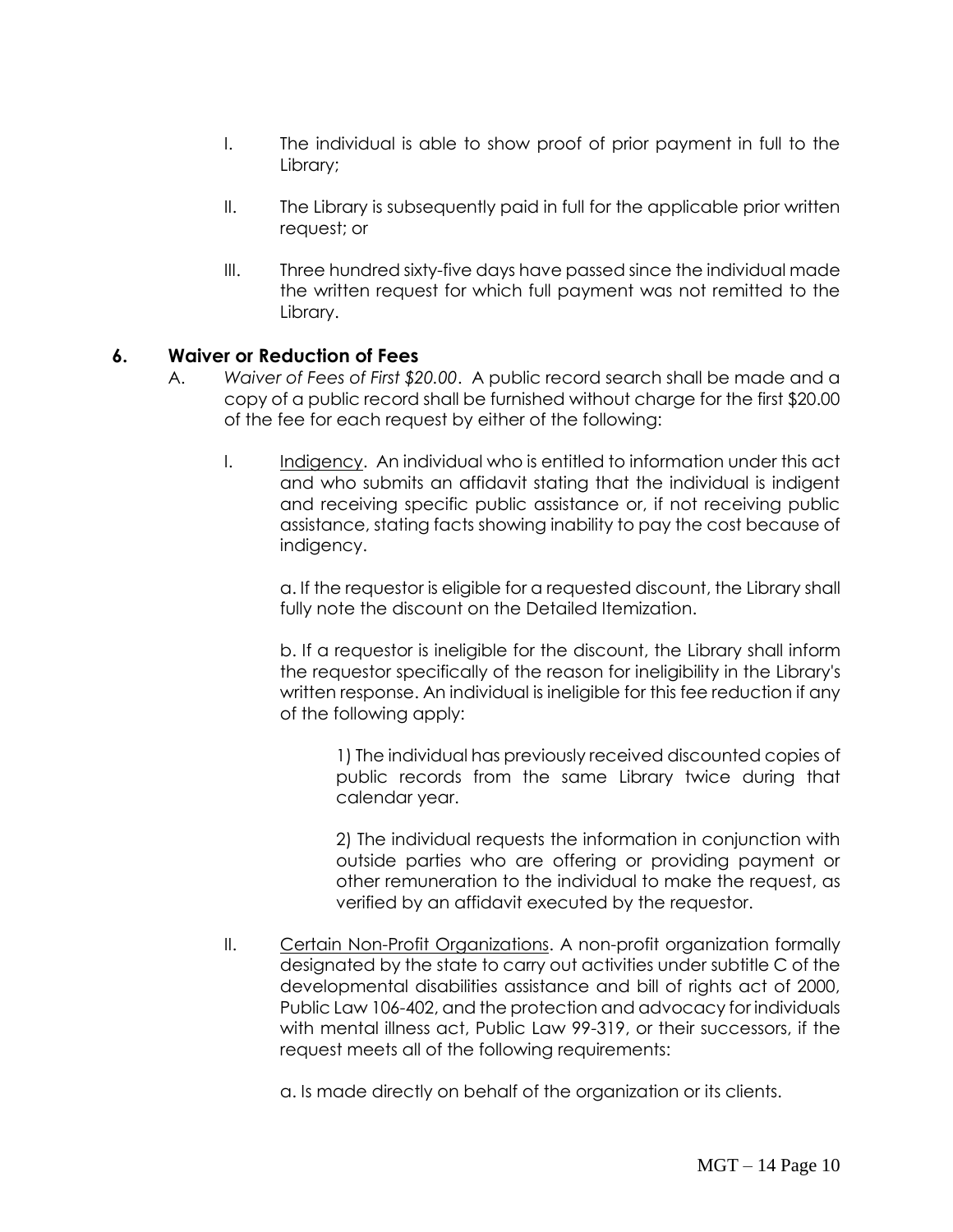b. Is made for a reason wholly consistent with the mission and provisions of those laws under section 931 of the mental health code, 1974 PA 258, MCL 330.1931.

c. Is accompanied by documentation of its designation by the state, if requested by the Library.

B. *Public Interest Reduction or Waiver.* The FOIA Coordinator may reduce or waive the imposition of fees if the FOIA Coordinator determines that a waiver or reduction of the fee is in the public interest because searching for or furnishing copies of the public record can be considered as primarily benefiting the general public.

C. *Reduction for Late Responses.* If the Library does not respond to a written request in a timely manner as required by the FOIA, the Library shall do the following:

I. Reduce the charges for labor costs by 5% for each day the Library exceeds the time permitted, with a maximum 50% reduction, if either of the following applies:

a. The late response was willful and intentional.

b. The written request:

(i) included language that conveyed a request for information within the first 250 words of the body of a letter, facsimile, electronic mail, or electronic mail attachment, or

(ii) The written request specifically included the words, characters, or abbreviations for "freedom of information", "information", "FOIA", "copy", or a recognizable misspelling of such, or appropriate legal code reference for this act, on the front of an envelope, or in the subject line of an electronic mail, letter, or facsimile cover page.

II. If a charge reduction is required, the Library shall fully note the charge reduction on the Detailed Itemization.

### **7. Inspection**

Upon request, the Library must furnish a requesting person a reasonable opportunity for inspection and examination of its public records, and must furnish reasonable facilities for making memoranda or abstracts from its public records during the usual business hours. Pursuant to Section 4(1) of the FOIA, the Library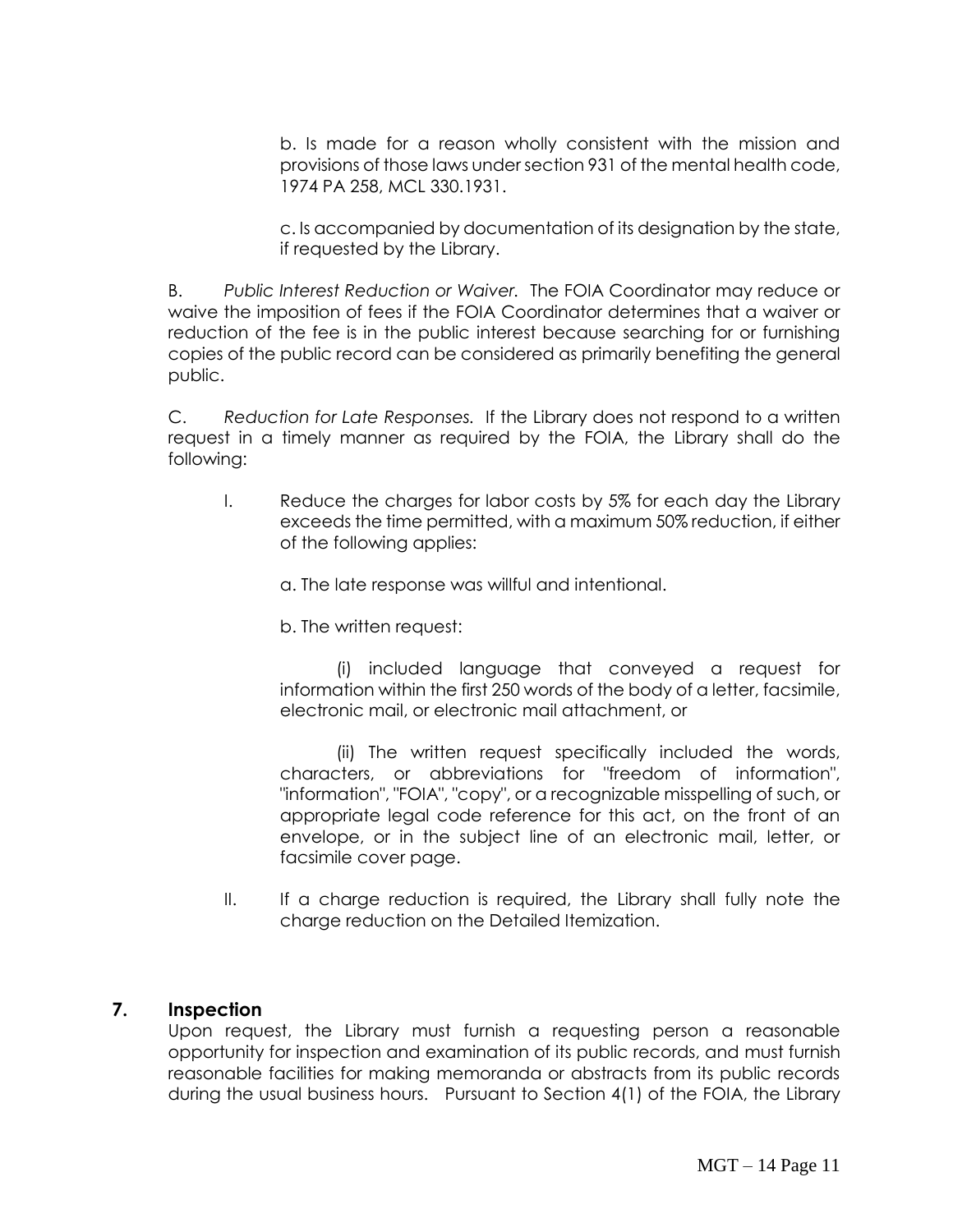may charge a fee for the public record search, for the necessary copying of a public record for inspection or for providing a copy of the public record after inspection.

The FOIA permits the Library to make reasonable rules necessary to protect its public records and to prevent excessive and unreasonable interference with the discharge of its functions. The Library must protect public records from loss, unauthorized alteration, mutilation, or destruction. As such, the Library authorizes the FOIA Coordinator to determine whether in a particular circumstance an employee or agent of the Library must be present at any inspection of documents to protect the public records, and in such cases may assess charges as appropriate under law.

# **8**. **Certified Copies**

The Library must, upon written request, furnish a requesting person a certified copy of the public record disclosed in whole or in part by the Library.

### **9. Appeals**

- A. Appeal of a Final Determination to Deny All or a Portion of the Request.
	- I. Submit an Appeal. If a requestor desires to appeal all or part of a final determination to deny a request, the requestor must submit to the Head of the Orion Township Public Library Board, ("Library Board") a written appeal that specifically states the word "appeal" and identifies the reason or reasons for reversal of the denial.
	- II. Receipt of Appeal. The Library Board is not considered to have received a written appeal until the first regularly scheduled meeting of the Library Board following submission of the written appeal.
	- III. Response to Appeal. Within 10 business days after receiving a written appeal, the Library Board shall do 1 of the following:

a. Reverse the disclosure denial.

b. Issue a written notice to the requesting person upholding the disclosure denial.

c. Reverse the disclosure denial in part and issue a written notice to the requesting person upholding the disclosure denial in part.

d. Under unusual circumstances, issue a notice extending for not more than 10 business days the period during which the Library Board shall respond to the written appeal. The Library Board shall not issue more than 1 notice of extension for a particular written appeal.

B. *Appeals of Fees (Including Deposits).*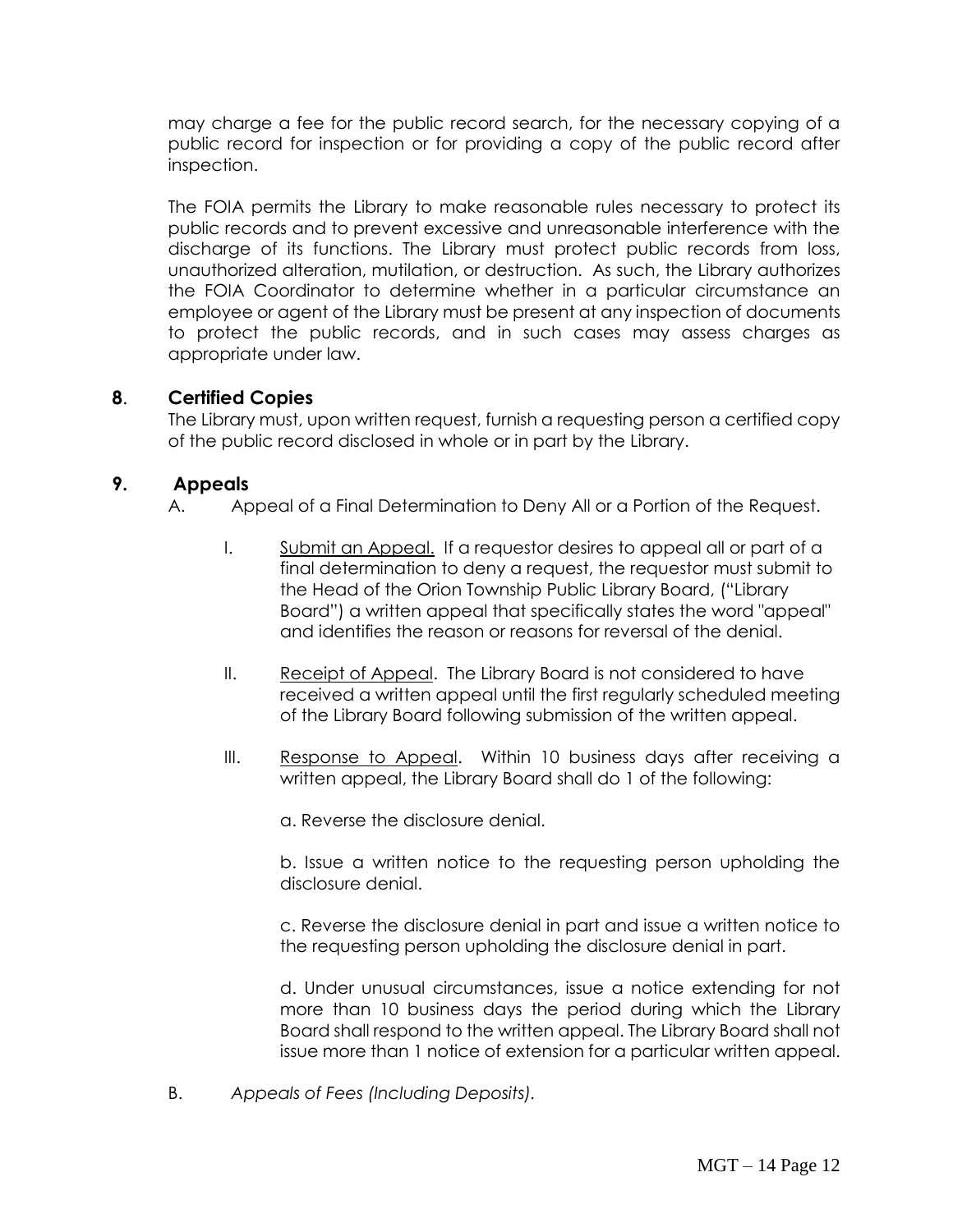- I. Submit an Appeal. If the Library requires a fee that exceeds the amount permitted under these Procedures and Guidelines or Section 4 of the FOIA, the requesting person may submit to the Library Board a written appeal for a fee reduction that specifically states the word "appeal" and identifies how the required fee exceeds the amount permitted under these Procedures and Guidelines or Section 4 of the FOIA.
- II. Receipt of Appeal. The Library Board is not considered to have received a written appeal under until the first regularly scheduled meeting of the Library Board following submission of the written appeal.
- III. Response of Appeal. Within 10 business days after receiving a written appeal, the Library Board shall do 1 of the following:
	- a. Waive the fee.
	- b. Reduce the fee and issue a written determination to the requesting person indicating the specific basis under Section 4 of the FOIA that supports the remaining fee. The determination shall include a certification from the Library Board that the statements in the determination are accurate and that the reduced fee amount complies with its publicly available Procedures and Guidelines and Section 4 of the FOIA.
	- c. Uphold the fee and issue a written determination indicating the specific basis under Section 4 of the FOIA that supports the required fee. The determination shall include a certification from the Library Board that the statements in the determination are accurate and that the fee amount complies with these Procedures and Guidelines and Section 4 of the FOIA.
	- d. Issue a notice extending for not more than 10 business days the period during which the Library Board must respond to the written appeal. The notice of extension shall include a detailed reason or reasons why the extension is necessary. The Library Board shall not issue more than 1 notice of extension for a particular written appeal.
- **10. Civil Action**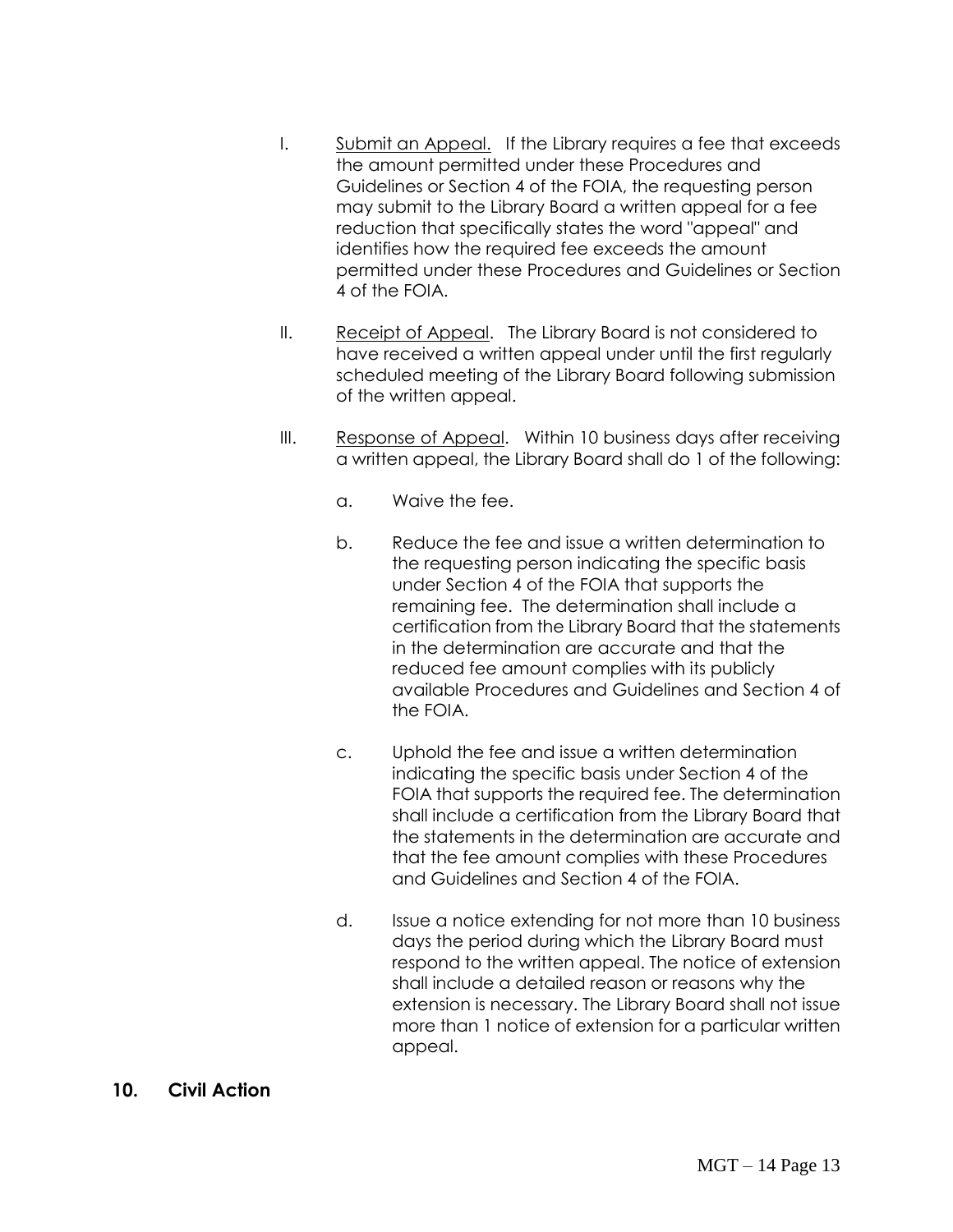- A. *Civil Action for Non-Disclosure or Denial of Public Records.*
	- I. Civil Action After Appeal: If the Library Board fails to respond to a written appeal or if the Library Board upholds all or a portion of the disclosure denial that is the subject of the written appeal, the requesting person may seek judicial review of the nondisclosure by commencing a civil action within 180 days after a Library's final determination to deny a request.
	- II. Civil Action Directly After Denial. A requestor may also commence a civil action in the circuit court to compel the Library's disclosure of the public records within 180 days after a Library's final determination to deny a request. The requestor is not required to appeal the denial to the Library Board before commencing the civil action.
	- III. Remedies; Fines. If the court determines a public record is not exempt from disclosure, it shall order the Library to cease withholding or to produce all or a portion of a public record wrongfully withheld. If the person prevails, the court shall award reasonable attorneys' fees, costs, and disbursements. If the person or Library prevails in part, the court may, in its discretion, award all or an appropriate portion of reasonable attorneys' fees, costs, and disbursements. If the court determines that the Library has arbitrarily and capriciously violated this act by refusal or delay in disclosing or providing copies of a public record, the court shall order the Library to pay a civil fine of \$1,000.00 and shall award, in addition to any actual or compensatory damages, punitive damages in the amount of \$1,000.00.
- B. Civil Action Regarding Fees.
	- I. Civil Action After Appeal. A requestor may commence a civil action in the circuit court for a fee reduction if the Library (1) failed to respond to a written appeal or (2) made a determination on a written appeal. A requester must submit an appeal to the Library Board for a fee reduction before commencing a civil action. If a civil action is commenced against the Library, the Library is not obligated to complete the processing of the written request for the public record at issue until the court resolves the fee dispute. This action must be filed within 45 days after receiving the determination of an appeal to the Library Board.
	- II. Remedies; Fines. If the requesting person prevails by receiving a reduction of 50% or more of the total fee, the court may, in its discretion, award all or an appropriate portion of reasonable attorneys' fees, costs, and disbursements. If the court determines the Library has arbitrarily and capriciously violated this act by charging an excessive fee, the court shall order the Library to pay a civil fine